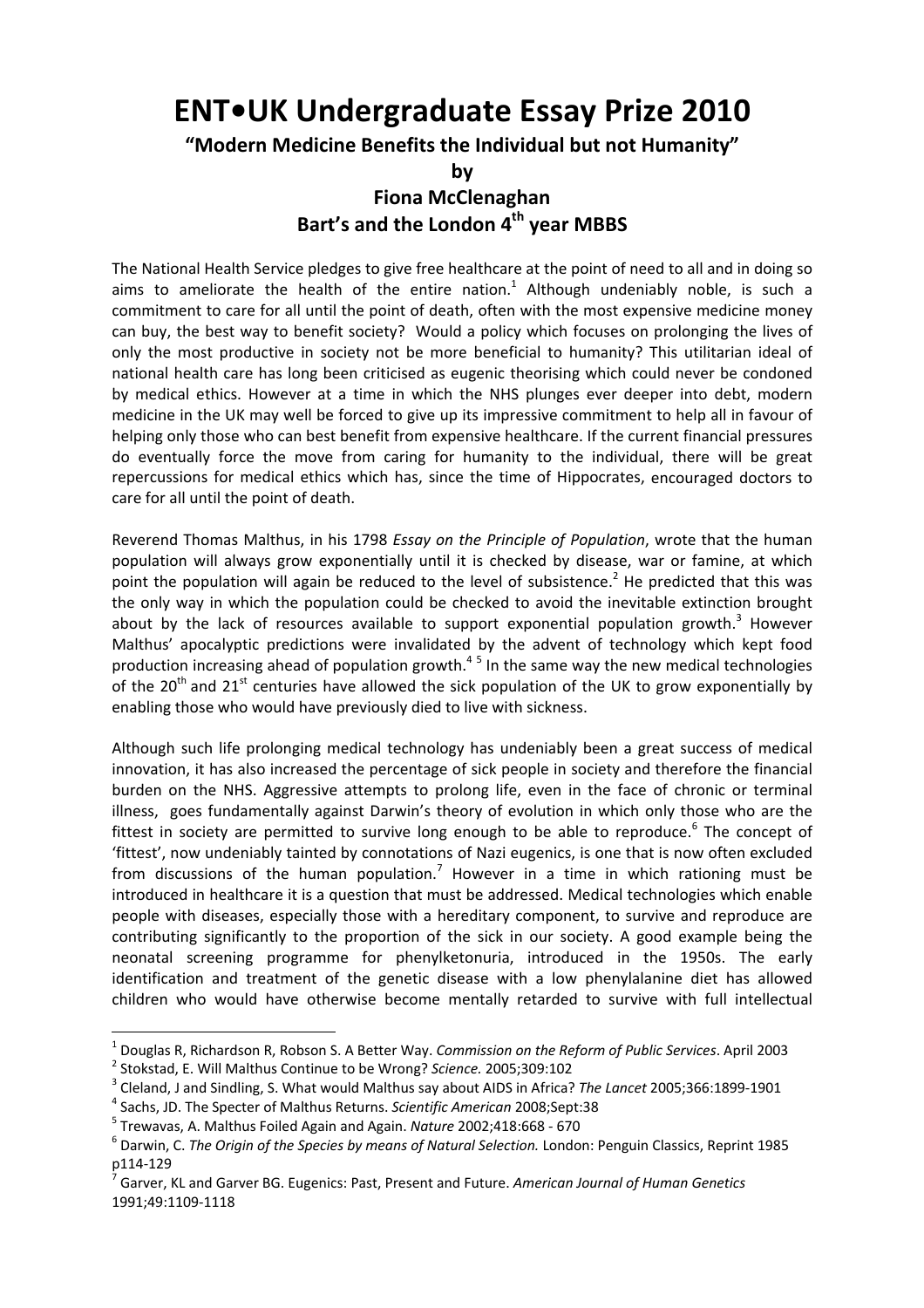capacity into adulthood and reproduce, thus increasing the rate of the phenylketonuria in the general population.<sup>8</sup>

The idea of choosing only those individuals who are the healthiest to be supported and leaving those who are inherently weak to succumb to their weaknesses is one inseparable from the negative connotations of eugenics. However eugenics did, and still does, rest on a simple principle: encourage the fittest in society to breed and discourage the least fit from it. The aim is to increase the number of 'fit' in the society. 'Fit' has meant different things to different societies at different times; however in all to be fit is to be healthy. It was in Darwin's most famous work, *'The Origin of the Species by Means of Natural Selection'* (1859) that this concept was introduced to explain how the formation of new species and the extinction of others was a result of natural selection.<sup>9</sup> However it was in his later work, *'The Descent of Man and Selection in Relation to Sex'* (1871), that the concept was used explain the present condition of the human population. He claimed natural selection no longer occurred in human society as in the animal kingdom due to the interference of medical care, '*Our medical men exert their utmost still to save the life of everyone to the last moment…Thus the weak members of civilized societies propagate their kind. No one who has attended to the breeding of domestic animals will doubt that this must be highly injurious to the race of man.'<sup>10</sup>*

Health care for all, including the weakest in society, has long been a subject of debate. Critics argue, as Darwin did, that such state support serves to undermine the basic principle that one must work, i.e. be productive, in order to be able to live. Such a utilitarian argument measures the utility of a population based on the total utility of its members. Therefore it is morally acceptable, even good, to allow to population to increase so long as total happiness in the world increases proportionally. The aim is to avoid what Parfit has called the 'repugnant conclusion' that the population is allowed to increase un-checked and happiness of each citizen decreases.<sup>11</sup> However is the repugnant conclusion far off in modern medicine? The sick population has increased exponentially and as a consequence financial constraints are preventing each patient being given the best care available for their condition. Surely this large and ever growing patient population is less happy? Medical technology can only allow the sick population to continue to increase exponentially if funding for such technology allows it.

As already mentioned, the focus on 'humanity' or 'society' is difficult for the doctor in practice. However with growing financial constraints surely patients will come to understand that they are just one of a huge population and that many must share the same medical resources? This is one of the greatest weaknesses of the utilitarian theory, as Singer has explained; it rests on the acceptance that we ought to have the same concern for all human beings.<sup>12</sup> However humans do not, especially in times of extreme stress, such as illness, accept equal concern for all human beings. Patients want to secure expensive drugs for themselves and their loved ones. Exactly because such acts of altruism are rare, the government must step in and choose which of its citizens is most deserving of the available resources. This is an inherent weakness of the NHS, or any system of state funded healthcare, the government must decide and the clinicians must explain that decision to the patient, whether they agree with it or not.

The alternative is a system is like the one which has been in place in the United States for many years (although currently undergoing reform) in which all patients must invest in private insurance to cover the cost of their care. The more money is paid for a policy the more comprehensive the healthcare that can be redeemed. Rationing is therefore explicit and understood by all. Patients

<sup>8</sup> Lindee, S. Babies' Blood: Phenylketonuira and the Rise of Public Health Genetics. In Lindee, S. *Moments of*

Truth in Genetic Medicine. Baltimore: John Hopkins University Press, 2005, p34-35<br><sup>9</sup> Darwin, C. The Origin of the Species by means of Natural Selection. London: Penguin Classics, Reprint 1985

<sup>10</sup> Darwin, C. *The Descent of Man and Selection in Relation to Sex*. Chicago Rand McNally, 1874, p130

<sup>&</sup>lt;sup>12</sup> Singer, P. The Expanding Circle: Ethics and Sociobiology. 1981 New York: Farrar, Straus & Giroux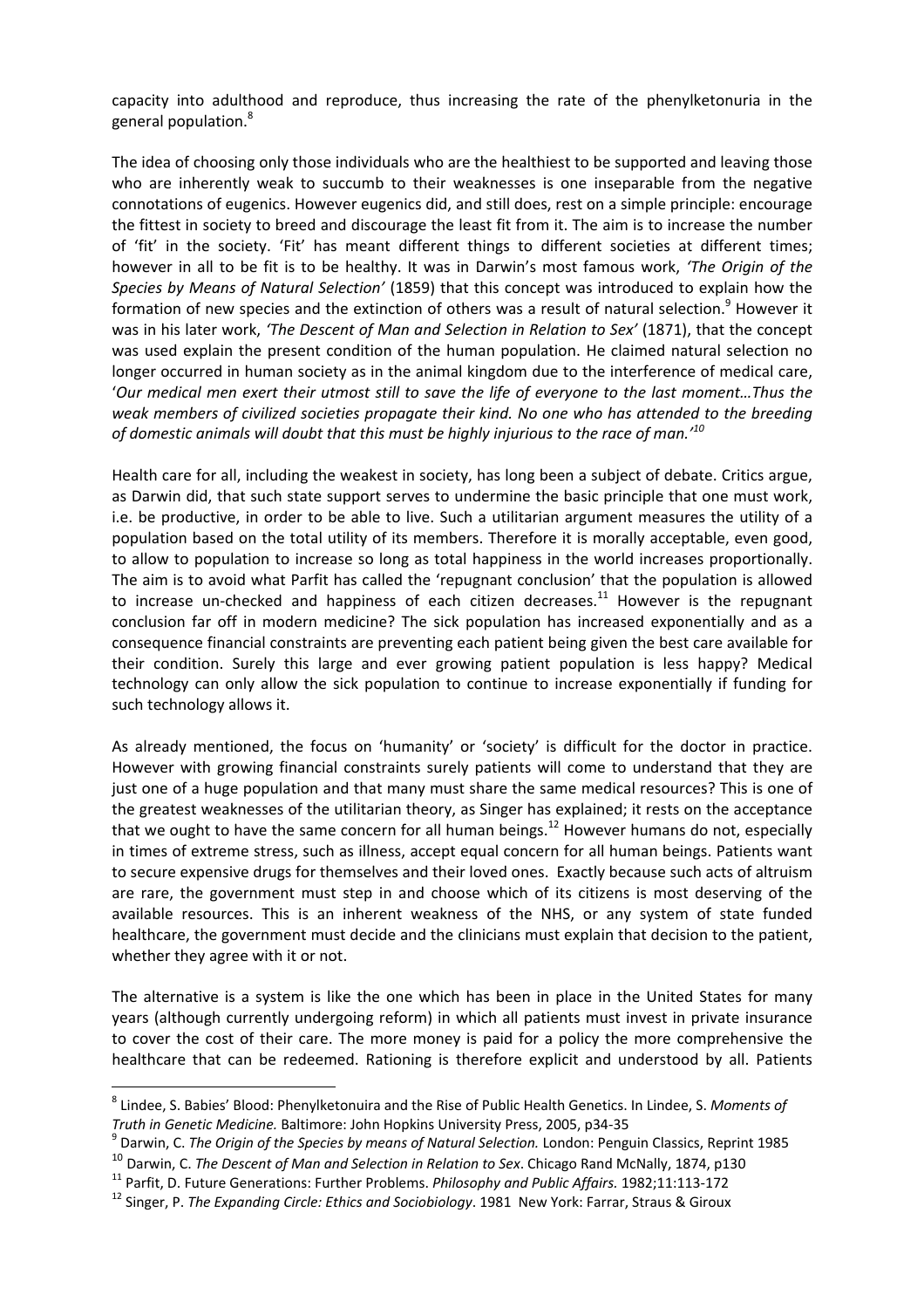receive the care that they have paid for. This system has been the target of much international criticism from nations with state funded healthcare systems open to all. Martin Luther King famously said that: 'o*f all the forms of inequality, injustice in health care is the most shocking and inhumane.'* <sup>13</sup> However is a system in which health care is delivered in direct proportion to the monetary investment of the patient not a modern day survival of the fittest? One must work and earn money to be able to prolong ones life in the event of illness.

Ayres pointed out that the United States is the '*only country in the developed world, except for South Africa, that does not provide health care for all of its citizens.'<sup>14</sup>* The U.S. healthcare system has been so criticised because it implies that the rich are more worthy of care than the poor. However from another angle it simply states that those who choose to pay for health care receive it and those who do not pay do not receive it. This is a capitalist policy. Such a good business plan has kept U.S. healthcare in the black while the NHS plunges into ever greater debt. The aim is to aid the individual not society as a whole. Yet paradoxically it can also be argued that this individualistic approach actually aids society more by focusing resources towards those who, in Darwinian terms, are most 'fit'. However such an approach does not sit well with the ethics of the medical profession. In the 2000 World Health Organisation (WHO) Report comparing the health systems of its 191 member countries, it stated that for a health system to be both good and fair it must have '*a fair distribution* of financing health care – where the burden of health costs is fairly distributed on ability to pay, so *that everyone is equally protected from the financial risks of illness.'15* Therefore, as Ayres has alluded to, the American healthcare system is not fair.

Although the American health care system was deemed 'unfair' by the WHO, it was transparent in its choice of individual above society. In the UK where the NHS mission statement argues to help all but in practice funds are not available to do so to the best ability of modern medical science, the individual versus society compromise is much less transparent for patients. Despite the fact that the National Institute for Clinical Excellence (NICE) has, since 1999, attempted to make rationing decisions explicit for patients and their families in practice several recent studies have shown that rationing within the NHS remains largely implicit. The doctor wields much power in the rationing situation as it falls to the clinician as to whether to tell the patient that they are not being offered the best known treatment and why. Doctors can also instruct patients as to how best to fight the NHS trust's decision not to provide the best treatment available or refer the patient to private practice.

Medical ethics favours patient autonomy and choice. Owen-Smith et al. have found that in line with this the majority patients feel that doctors must be explicit about rationing decisions so they can look into private care or over-turning the decision. A significant proportion of the patients questioned felt that to be honest about rationing was a moral responsibility of doctors and implicit rationing could be detrimental to the patient trust essential for the doctor‐patient relationship. The clinical consultants questioned, despite all being in favour of explicit rationing in principle, found that being open about rationing decisions was actually very difficult in practice. Their decisions as to whether to reveal the existence of another treatment, which would not be paid for by the NHS, did depend heavily on the doctor's personal evaluation of how likely the patient would be able to access private care or overturn the trust's decision. Several doctors were also more likely to be explicit if their patients seemed well informed about the treatments available for their condition: '*Wrongly or*

<sup>13</sup> Bureau of Labour Education. *The U.S. Health Care System: Best in the World, or Just the Most Expensive?* Orono: University of Maine, 2001. <sup>14</sup> Ayres, SM. *Health Care in the United States: The Facts and the Choices.* Chicago and London: American

Library Association, 1996, p xii<br><sup>15</sup> World Health Organisation. *The World Health Report 2000 – Health Systems: Improving Performance.* Geneva: World Health Organisation, 2000, p35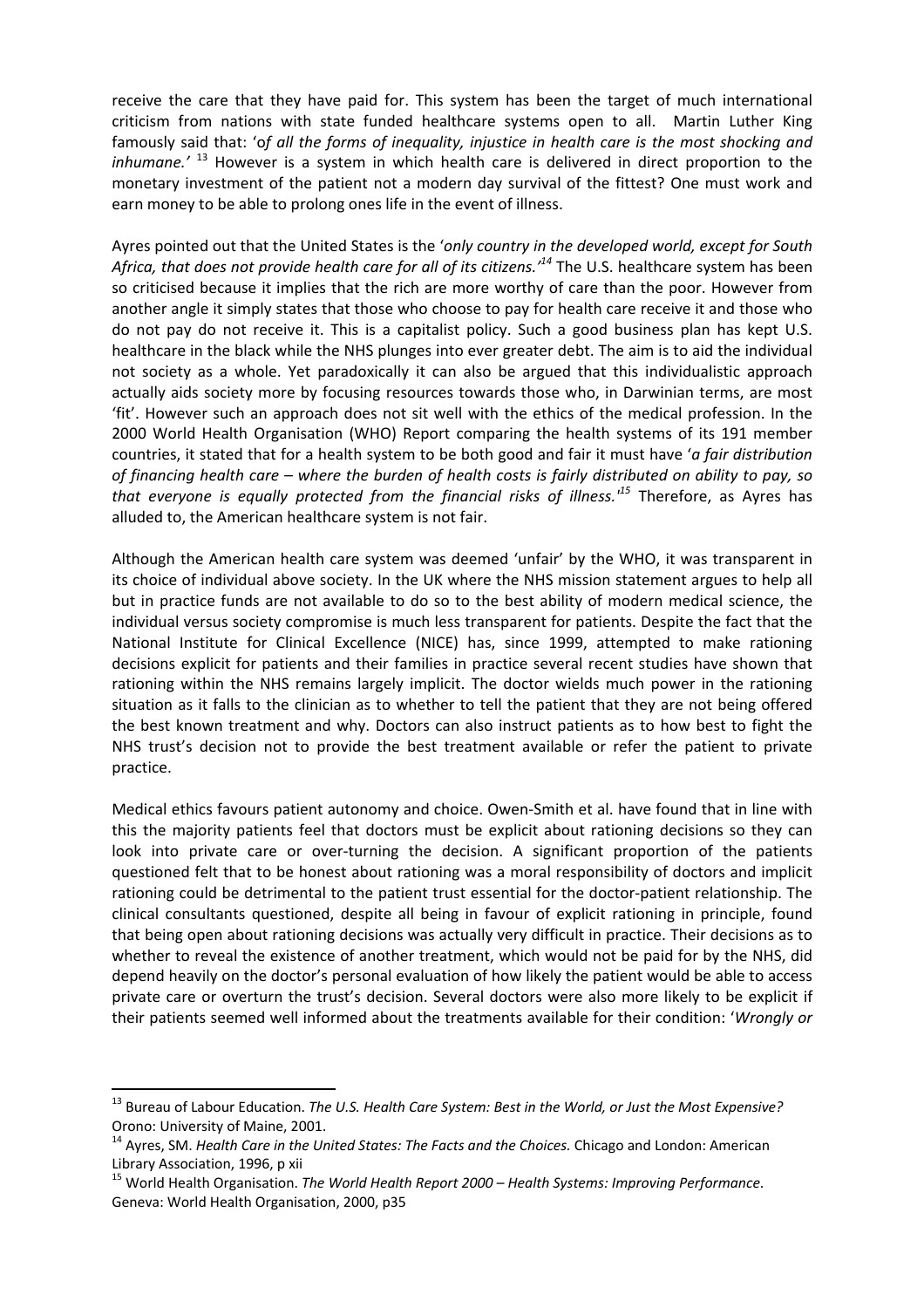*rightly, my position has always been if I haven't been asked, and there is a treatment, and the patients doesn't know about it, and hasn't asked about it, then I don't volunteer it.'* <sup>16</sup>

This attitude has been criticised by Gubb who claims that the patients who receive the best care in the UK are '*the rich and the articulate, who can afford to pay for the entire course of treatment themselves or have the knowhow to fight for what they want on the NHS.'<sup>17</sup>* However although in theory a more open approach would fit much better with the notions of patient autonomy and choice, the fact remains that a more explicit approach will place more stress on both doctors who have to explain the trust rationing decision, often against their clinical judgement, and the NHS in dealing with an increased volume of appeals.<sup>18</sup> The NHS does not have the funds to give each patient the treatment that they want. Bloor has taken up this argument, stating that patients should be made to understand that their need for a treatment is proportional to their capacity to benefit from it. Therefore those treatments which may offer benefits to individual patients, but offer only a small benefit or low probability of benefit, should not be considered 'necessary' treatments. Bloor believes '*the fact that treatments sometimes have to be rationed is the price paid for the comprehensiveness and humanity of the NHS.'<sup>19</sup>*

The situation of clinicians in the NHS is difficult as the mission statement emphasises benefits to British society as a whole but in practice the individual is increasingly becoming the focus. Despite criticisms of the American system, it is a transparent system in which patients are aware of the care that they are entitled to receive and why not all citizens are entitled to the same standard of care. Douglas et al. have proposed reform of the NHS mission statement to better represent the new situation that the NHS finds itself in: '*The mission statement of the NHS is to improve the health of the nation as a whole. The result was that choice and individual patient entitlement or rights were simply designed out of the system.'* The report recommends a change in the NHS mission statement '*from being about the collectivised provision of healthcare, it should change to being driven by individual patient need.'<sup>20</sup>*

Such a change in the aim of the NHS will reduce the burden on clinicians and help to realign patient expectations with what the NHS is capable of providing. At the minute doctors are being forced to decide whether to comply rigidly with the medical ethics of patient autonomy and choice or to be implicit about rationing decisions and thus decrease the possible stress on patients deemed unable to access the best available treatment.<sup>21</sup> Several patients in the study by Owen-Smith et al. were aware of this stress falling on clinicians: '*I felt sorry for the doctors, they were telling me in one* breath that that I needed it [herceptin], and that I really had to have it, but in the next breath they *were having to tell me that I couldn't have it.'<sup>22</sup>* The rationing debate clearly illustrates the individual versus society problem in the NHS in which the ethical principles of medicine and the day‐to‐day problems of running a modern health‐care service are difficult to reconcile. If the international

 $16$  Owen-Smith A, Coast J, Donovan J. The desirability of being open about health care rationing decisions: findings from a qualitative study of patients and clinical professionals. *Journal of Health Services Research & Policy.* 2010;15:14-20<br><sup>17</sup> Gubb, J. Should patients be able to pay top-up fees to receive the treatment they want? Yes. *BMJ.* 

<sup>2008;336:1104</sup>

<sup>&</sup>lt;sup>18</sup> Owen-Smith A, Coast J, Donovan J. The desirability of being open about health care rationing decisions: findings from a qualitative study of patients and clinical professionals. *Journal of Health Services Research & Policy.* 2010;15:14-20<br><sup>19</sup> Bloor, K. Should patients be able to pay top-up fees to receive the treatment they want? No. *BMJ.* 

<sup>2008;336:1105</sup>

<sup>&</sup>lt;sup>20</sup> Douglas R, Richardson R, Robson S. A Better Way. Commission on the Reform of Public Services. April 2003<br><sup>21</sup> Carlsen B, Norheim OF. 'Saying no is no easy matter' a qualitative study of competing concerns in rationin

decisions in general practice. *BMC Health Services Research.* 2005;5:70<br><sup>22</sup> Owen-Smith A, Coast J, Donovan J. The desirability of being open about health care rationing decisions: findings from a qualitative study of patients and clinical professionals. *Journal of Health Services Research & Policy.* 2010;15:14‐20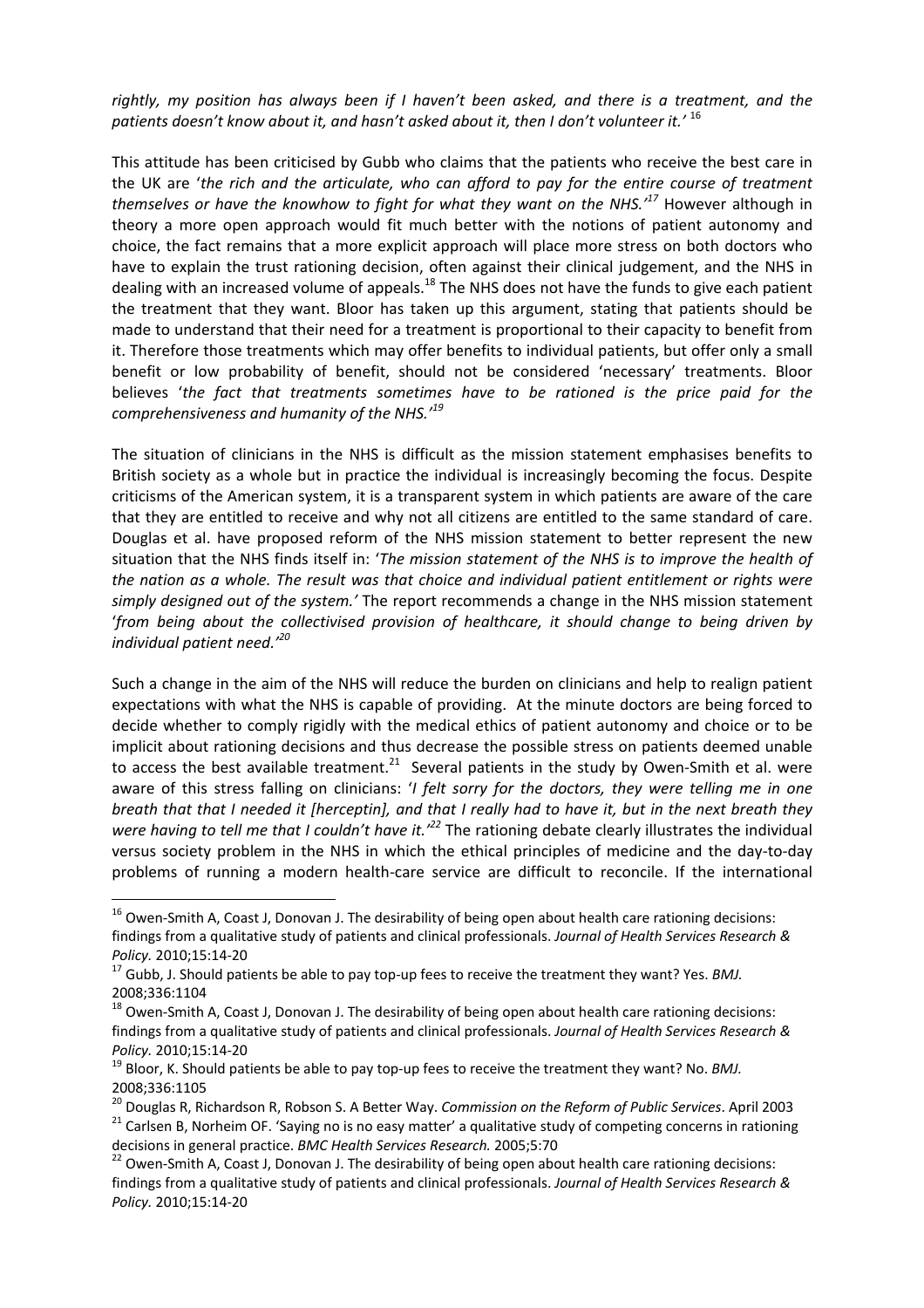movement towards the explicit healthcare rationing, which both patients and clinicians want in theory, is to be successful in practice patients' expectations of treatment choice must be brought into line with the funding available.<sup>23</sup>  $24$ 

The issue of the individual versus humanity in modern medicine is a complex one. Although utilitarianism is sensible in theory, a civilised society cannot and should not be willing to leave the weakest in society to suffer ill-health unnecessarily. However for the NHS to move forward there must be a realisation that when the NHS vows to treat all at the point of need, that need must be evaluated on an individual basis not on a vague nationwide guideline. The decision on what an individual patient 'needs' must be based on both clinical judgement and cost-benefit. Patients must be educated to realise that the treatment they what and the care that can be provided, may be very different. Doctors will continue to be the face of rationing decisions, however with greater appreciation by patients of the need and methodology of rationing decisions, the negative impact of such decisions on the doctor-patient relationship, itself dependant on the patient being treated as an individual, might be minimised.

<sup>&</sup>lt;sup>23</sup> Jones IR, Berney L, Kelly M. Is patient involvement possible when decisions involve scarce resources? A qualitative study of decision making in primary care. Social Science and Medicine 2004;59:93-102<br><sup>24</sup> Owen-Smith A, Coast J, Donovan J. 'I can see where they're coming from, but when you're on the end of

it…you just want to get the money and the drug.': Explaining reactions to explicit healthcare rationing. *Social Science and Medicine* 2009;69:1935‐1942